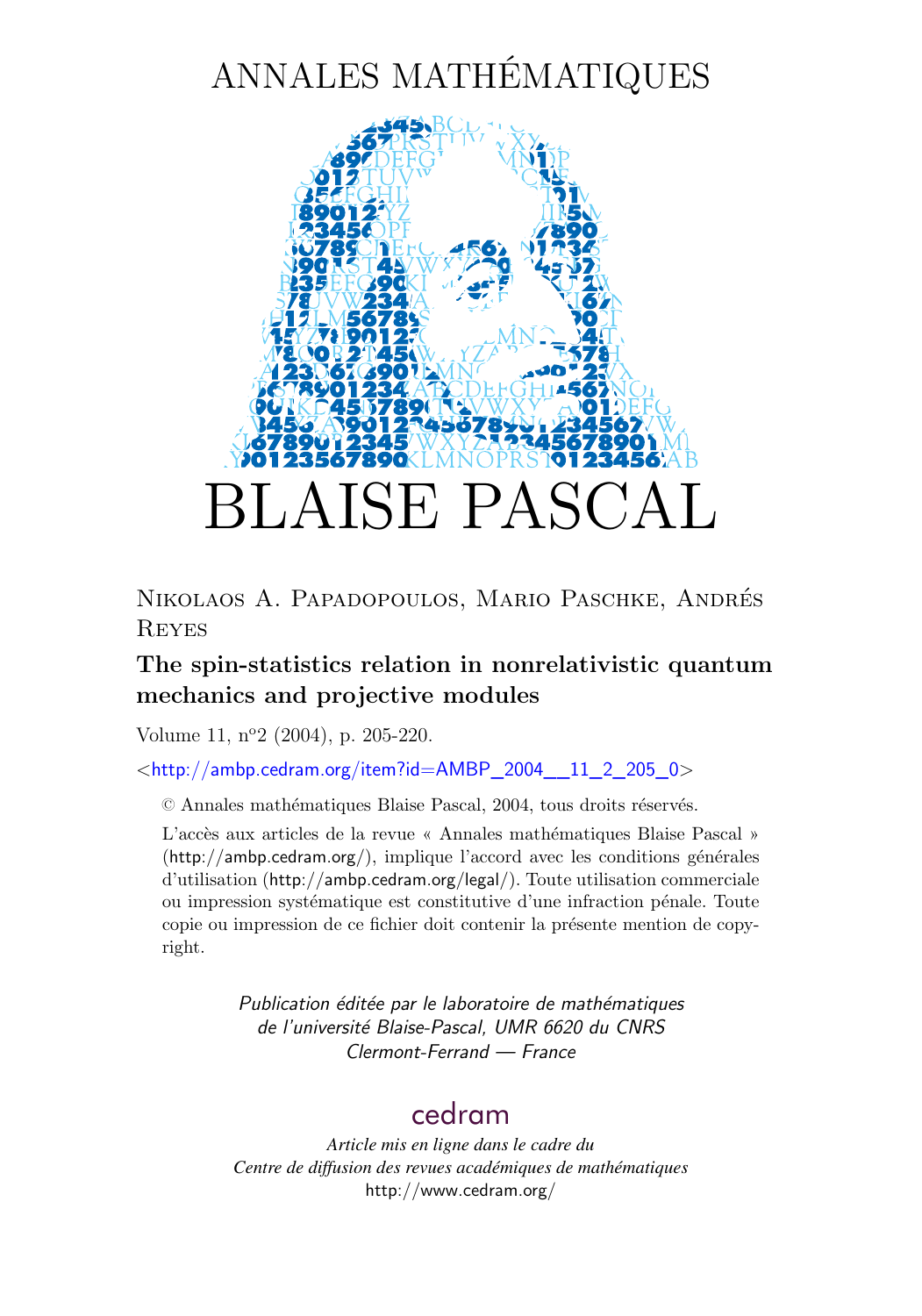# **The spin-statistics relation in nonrelativistic quantum mechanics and projective modules**

Nikolaos A. Papadopoulos Mario Paschke Andrés Reyes<sup>1</sup> Florian, Scheck

#### **Abstract**

In this work we consider non-relativistic quantum mechanics, obtained from a classical configuration space  $\mathcal Q$  of indistinguishable particles. Following an approach proposed in [\[8\]](#page-15-0), wave functions are regarded as elements of suitable projective modules over  $C(Q)$ . We take furthermore into account the G-Theory point of view (cf.  $[4, 10]$  $[4, 10]$  $[4, 10]$ ) where the role of group action is particularly emphasized. As an example illustrating the method, the case of two particles is worked out in detail. Previous works  $(cf.[2, 3])$  $(cf.[2, 3])$  $(cf.[2, 3])$  $(cf.[2, 3])$  $(cf.[2, 3])$  aiming at a proof of a spin-statistics theorem for non-relativistic quantum mechanics are re-considered from the point of view of our approach, enabling us to clarify several points.

### **1 Introduction**

Being a consequence of the general principles of relativistic QFT, the spinstatistics (SS) theorem has found rigorous proofs in the context of axiomatic QFT, as well as in that of algebraic QFT.

In spite of various efforts, this has not been the case in non relativistic quantum mechanics (NRQM). However, it would be interesting to find such a proof, which does not rely as heavily on concepts of relativistic QFT as the established ones, for several reasons. There are many examples of phenomena taking place outside the relativistic realm which depend essentially on the SS relation for its description, making such a proof desirable. On the other hand, this new sought-after approach to SS could also be of benefit for the understanding of QFT itself. For instance, a proof which does not make use

<sup>1</sup>Andrés Reyes acknowledges financial support from the D.A.A.D.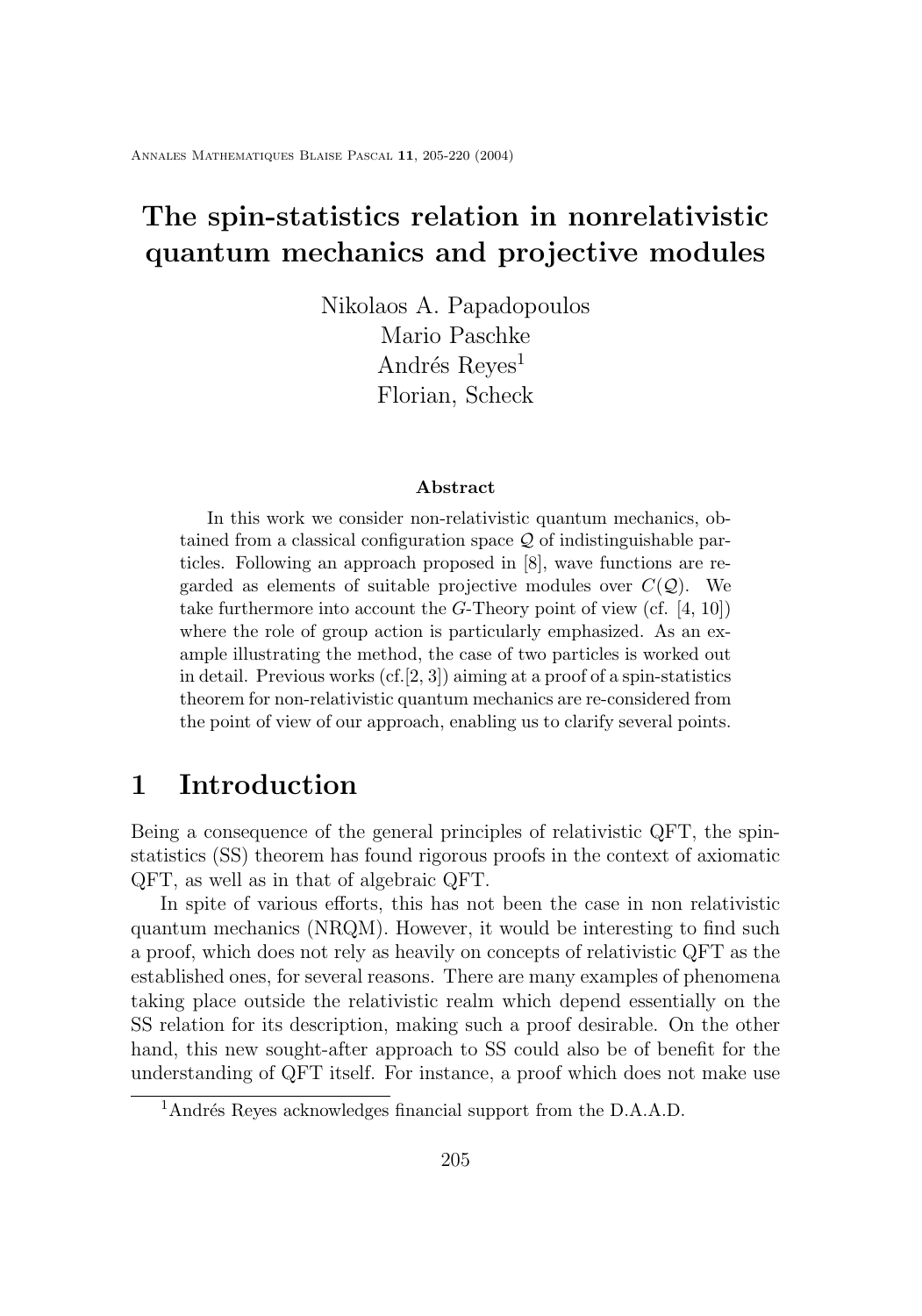of the complexification of the full Lorentz group could provide hints towards the understanding of SS in more general situations, such as theories where a background gravitational field is present. It could also provide guidance for the development of theories on non commutative spaces. There is also a motivation coming from the idea that *quantum indistinguishability*, if correctly incorporated into quantum theory, might lead to a better understanding of SS.

Usually, arguments along these lines are based on what can be called the *"configuration space approach"*, since in one form or another they make use of configuration space techniques. For example, in one of the first works of this kind, Laidlaw and DeWitt found out in [\[5\]](#page-15-0) that when applying the path integral formalism to a system consisting of a finite number of non-relativistic, identical spin zero particles in three spatial dimensions, the topology of the corresponding configuration space imposed certain restrictions on the propagator. From this, they were able to deduce that only particles obeying Fermi or Bose statistics were allowed (note that this Fermi-Bose alternative is an input in the standard proofs of axiomatic QFT). Leinaas and Myrheim considered a similar situation in [\[6\]](#page-15-0), in an analysis that was motivated by the relevance of indistinguishability to Gibb's paradox. They argued that if a quantum theory is obtained after a process of quantization on a classical configuration space  $\mathcal{Q}$ , then indistinguishability should be incorporated in  $\mathcal{Q}$ right from the beginning. Mathematically, they considered wave functions to be sections of vector bundles on a space where permuted configurations were identified. By physical reasons, these vector bundles should be equipped with a flat connection, whose holonomy was shown to describe the effect of particle exchange. They reproduced the results of [\[5\]](#page-15-0) by obtaining the Fermi-Bose alternative in three dimensional space for spinless particles. But, in addition, they also found that in one and two dimensions the statistics parameter could, in principle, take infinitely many values. In that same work, they remarked that their results could provide a geometrical basis for the derivation of the SS theorem. A lot of work based on this kind of "topological arguments" has been done since then, but most of the results that have been obtained are based on assumptions which go beyond NRQM. It should also be said that in several cases the argumentations remain at a classical level, having no clear interpretation in terms of quantum mechanics.

More recently, Berry and Robbins provided in [\[2\]](#page-15-0) an explicit construction in which the quantum mechanics of two identical particles is formulated along the lines described in [\[6\]](#page-15-0), leading to the physically correct SS relation. Since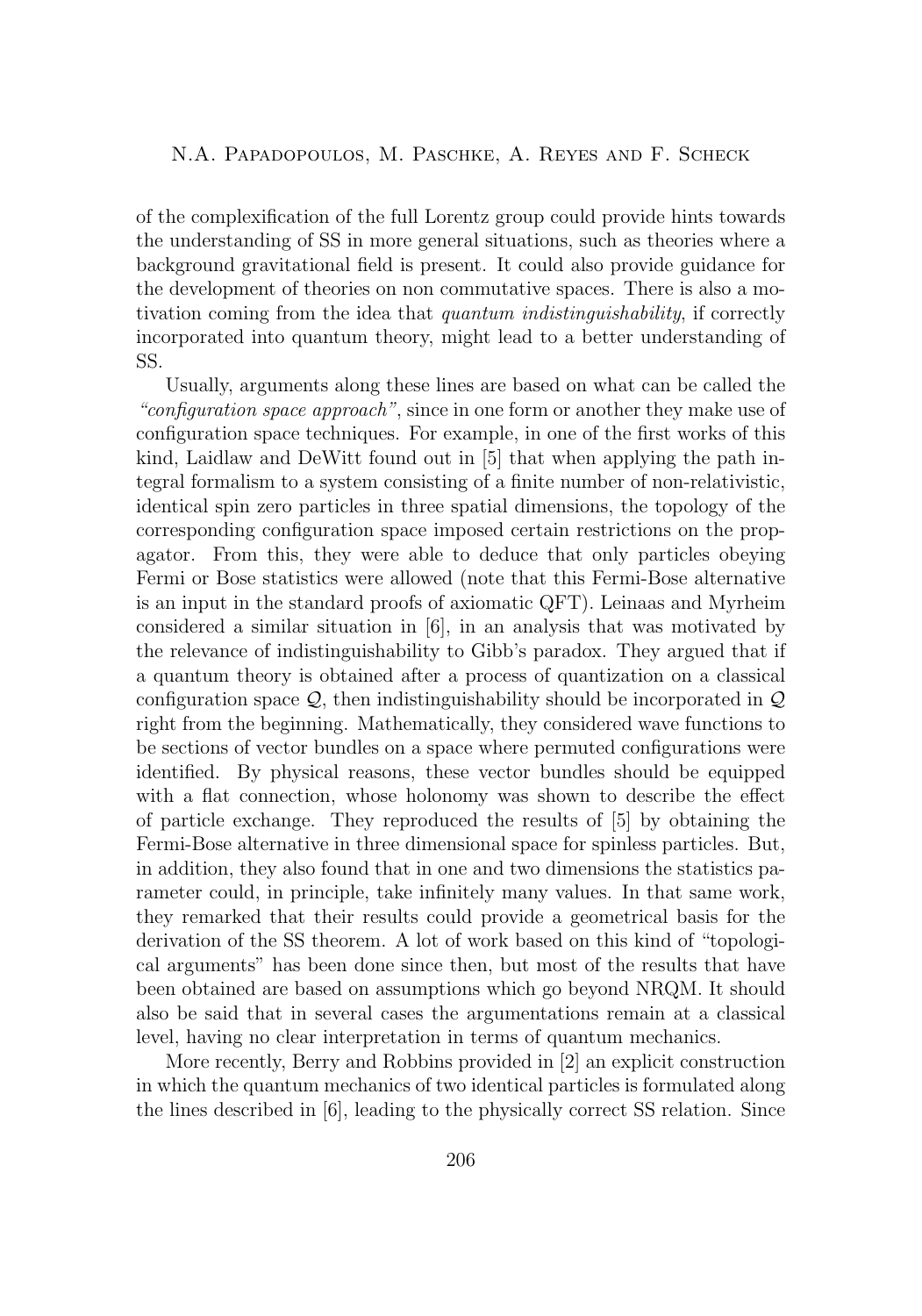<span id="page-3-0"></span>their result is based on a particular construction of what they call a "transported spin basis", one cannot consider it as a proof from first principles -as the authors themselves have recognized, since there are various alternatives for the construction of such a spin basis leading to different statistics signs (cf.[\[3\]](#page-15-0))-. Nevertheless, the construction is interesting for its own sake, and raises several questions that deserve to be considered.

In this paper we consider the SS relation (for two particles) from an algebraic point of view, by studying projective modules over  $C(Q)$  (by the Serre-Swan theorem these modules can be interpreted as modules of sections on vector bundles over  $\mathcal{Q}$ . Additionally, we assume the G-Theory point of view for the consideration of the symmetries of the problem. This allows us to arrive at a precise and explicit formulation of the SS problem, in which various known results can be reproduced in a clear and efficient way. As an example illustrating the relevance of the proposed approach, we make a comparison with the Berry-Robbins construction and show how various points can be clarified.

The paper is organized as follows. In section **2** we present the method through a detailed discussion of the two particle case. In section **3** the work of Berry and Robbins is briefly reviewed and a comparison with the approach presented in section **2** is made. Finally, we present in section **4** a brief discussion of the results.

# **2 Projective modules and the configuration space approach to SS: an example.**

The classical configuration space of a system of N identical particles moving in  $\mathbb{R}^3$  is defined as a quotient space,  $\mathcal{Q}_N = \widetilde{\mathcal{Q}}_N / S_N$ , obtained from the natural action of the permutation group  $S_N$  on the space

$$
\widetilde{\mathcal{Q}}_N = \{ (r_1, \dots, r_N) \in \mathbb{R}^{3N} | r_i \neq r_j \text{ for all pairs}(i, j) \}. \tag{2.1}
$$

The non-coincidence condition  $r_i \neq r_j$  is included in the definition of  $\mathcal{Q}_N$  in order to make  $\mathcal{Q}_N$  a manifold. Following [\[6\]](#page-15-0), we consider wave functions to be given by square integrable sections of some vector bundle on  $\mathcal{Q}_N$ .

In this work we will restrict ourselves to the case  $N = 2$ . Here, after performing a transformation to center of mass and relative coordinates, one sees that  $\mathcal{Q}_2$  is of the same homotopy type as a two-sphere  $S^2$ , this latter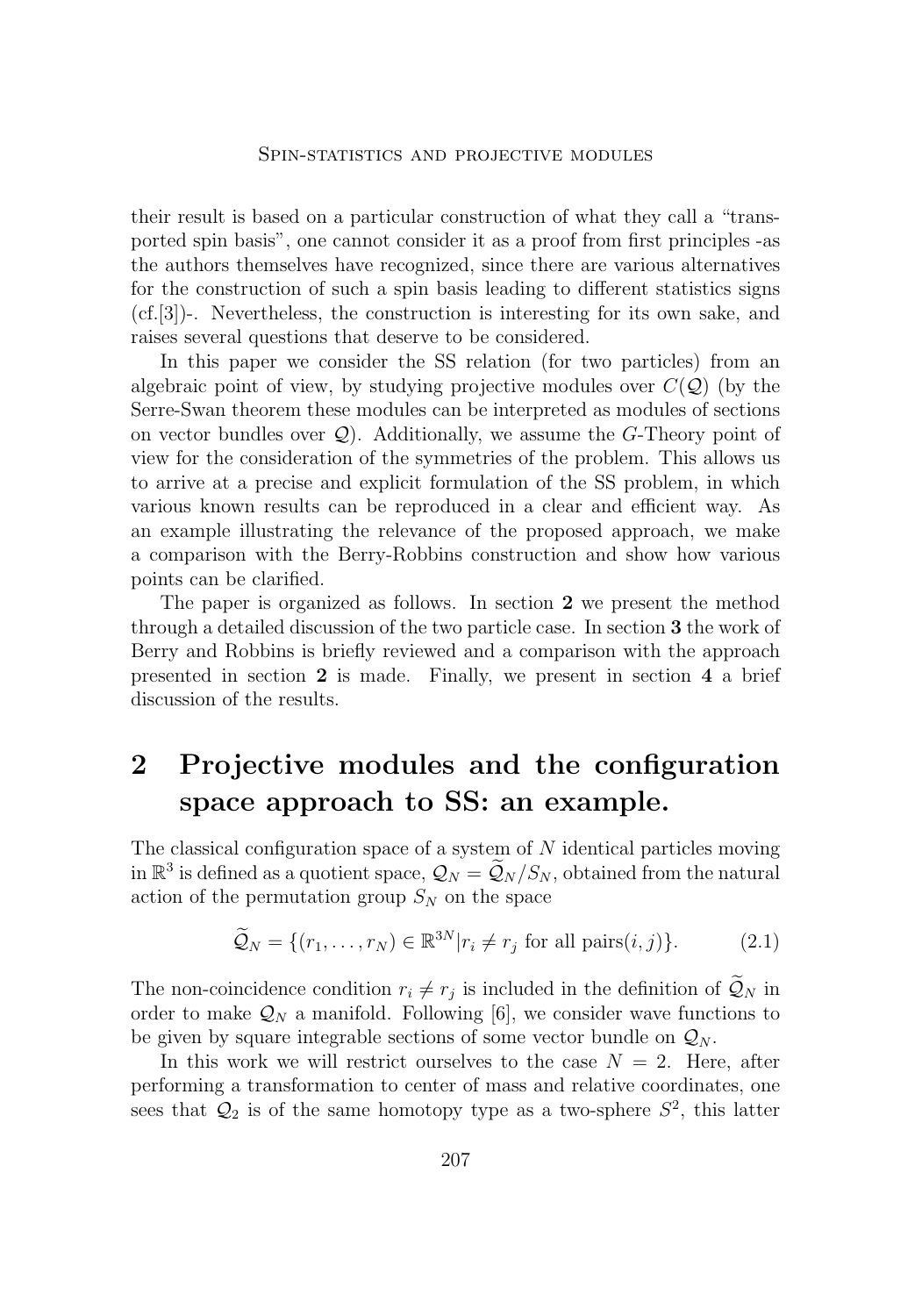<span id="page-4-0"></span>representing the space of normalized relative coordinates of the two particles. Under exchange, the relative coordinate r goes to  $-r$ , so that after quotienting out by the action of  $S_2 \cong \mathbb{Z}_2$ , we obtain a projective plane. For our purpose it is therefore enough to consider  $\widetilde{Q}_2 = S^2$  and  $Q_2 = \mathbb{RP}^2$  for the configuration space. The sphere will be considered as embedded in  $\mathbb{R}^3$ . Points on it will be denoted by  $x = (x_1, x_2, x_3)$  and, accordingly, points in the projective plane will be denoted by  $[x] = \{x, -x\}.$ 

Define now  $\mathcal{A} := C(S^2)$ . The  $\mathbb{Z}_2$ -action on  $S^2$  induces one on  $\mathcal{A}$ , leading to a decomposition into subspaces of even and odd functions:

$$
\mathcal{A} = \mathcal{A}_+ \oplus \mathcal{A}_-.
$$
 (2.2)

 $\mathcal{A}_{+}$ , the subalgebra of even functions, is easily seen to be isomorphic to  $C(\mathbb{RP}^2)$ . For the description of the spin degrees of freedom, we will certainly need a representation of  $SU(2)$  taking into account the transformation properties of the wave functions under rotations. Since  $S^2$  is a homogeneous space for  $SU(2)$  and consequently A carries an  $SU(2)$  representation, the isomorphism  $\mathcal{A}_+ \cong C(\mathbb{RP}^2)$  offers the possibility of constructing projective modules corresponding to  $SU(2)$ -equivariant bundles over  $\mathbb{RP}^2$ , just by exploiting the rotational symmetry of the sphere. The construction of a projective module having these properties has already been carried out in [\[8\]](#page-15-0), but for the sake of completeness we reproduce it here. Let us denote with  $V^j$ , as usual, the  $(2j+1)$ -dimensional irreducible  $SU(2)$  representation, so that  $\mathcal{A} \cong \bigoplus_{j\in\mathbb{N}_0} V^j$ . Consider the tensor product representation  $\mathcal{A} \otimes V^1$ . Decomposing it into irreducibles, we obtain:

$$
\mathcal{A} \otimes V^1 \cong \left(\bigoplus_{j \in \mathbb{N}_0} V^j\right) \otimes V^1 \cong V^1 \oplus (V^0 \oplus V^1 \oplus V^2) \oplus (V^1 \oplus V^2 \oplus V^3) \oplus \cdots
$$

Note that the trivial representation  $V^0$  appears only once in the decomposition. Thus, there is a unique scalar element, up to normalization, with respect to this representation. Using  $A \otimes V^1 \cong \mathcal{A}^3$ , this scalar element is given, in terms of spherical harmonics, by the (normalized) vector

$$
|\psi\rangle := \sqrt{\frac{4\pi}{3}} \begin{pmatrix} Y_{1,1} \\ -Y_{1,0} \\ Y_{1,-1} \end{pmatrix}
$$
 (2.3)

This A-valued vector has remarkable properties. For instance, we have the following result.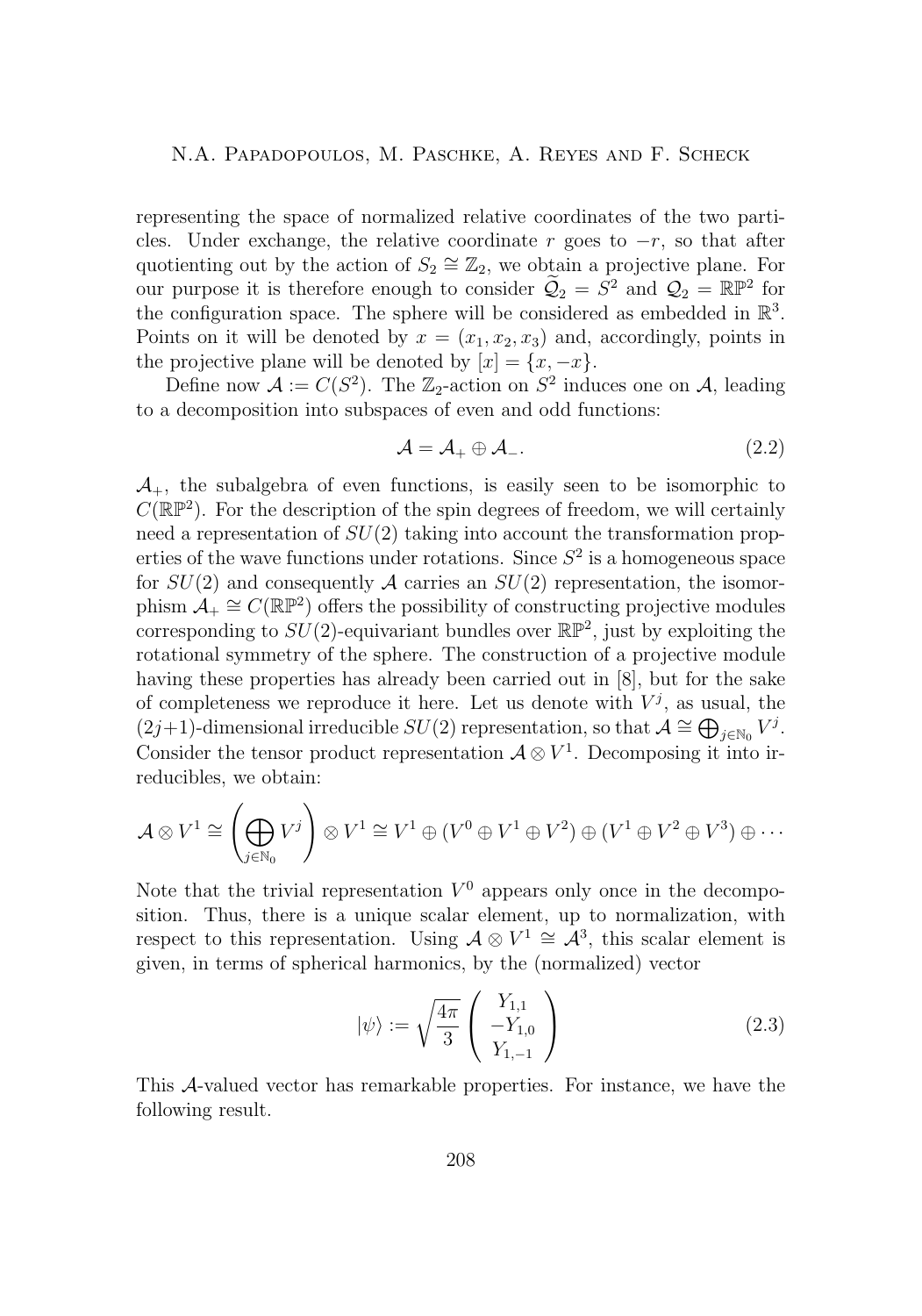<span id="page-5-0"></span>**Proposition 2.1:***(cf.[\[8\]](#page-15-0))* Define a projector on  $\mathcal{A}^3$  by  $p := |\psi\rangle\langle\psi|$ . Then, the  $following\ isomorphism\ of\ \mathcal{A}_+$ -modules holds:  $p(\mathcal{A}_+^3) \cong \mathcal{A}_-.$ 

By the Serre-Swan theorem, there is a line bundle  $L_-\,$  on  $\mathbb{RP}^2$  whose module of sections is isomorphic to  $p(\mathcal{A}^3_+)$ . Since  $p(\mathcal{A}^3_+)$  is, by construction,  $SU(2)$ -equivariant (cf.[\[8\]](#page-15-0)), it follows that  $L_-\;$  is also  $SU(2)$ -equivariant. In the following proposition we give a proof of this fact in a form suitable for the applications in the next section.

#### **Proposition 2.2:** *The line bundle* L<sup>−</sup> *is* SU(2)*-equivariant.*

**PROOF:** First, note that the total space  $E(L_+)$  of the bundle is defined, as a *set*, as  $E(L_{-}) := \{([x], \lambda | \psi(x) \rangle) \in \mathbb{R}P^2 \times \mathbb{C}^3 \mid \lambda \in \mathbb{C}, x \in [x] \}.$  Therefore,  $L_$  can be regarded as a subbundle of the trivial bundle  $\mathbb{RP}^2 \times \mathbb{C}^3$ , with projection map  $\pi([x], \lambda | \psi(x)) := [x]$ . Since  $|\psi\rangle$  is invariant under  $SU(2)$ we know that for every  $g \in SU(2)$  and  $x \in S^2$  the relation  $\mathcal{D}^{(1)}(g)|\psi(x)\rangle =$  $|\psi(g \cdot x)\rangle$  holds. This can be used to define an  $SU(2)$  action on  $E(L_-)$ . Indeed, since  $|\psi(x)\rangle$  (=  $-|\psi(-x)\rangle$ ) spans the fiber over [x], we see that the action of an element  $g \in SU(2)$  on  $y = ([x], \lambda | \psi(x) \rangle) \in \pi^{-1}([x])$  can be correctly defined by setting  $\tau_g(y) := (\left[ gx \right], \lambda | \psi(g \cdot x) \rangle).$  $\Box$ 

#### **Remarks 2.3:**

- 1. It is well known that -up to equivalence- there are only two complex line bundles on  $\mathbb{RP}^2$ . One of them is the trivial one,  $L_+$ , and the other is  $L_$ . The corresponding modules of sections  $\Gamma(L_{\pm})$  are isomorphic, respectively, to  $\mathcal{A}_{\pm}$ . Higher rank bundles can always be written as sums of these bundles.
- 2. The Grassmann connection naturally associated to  $p(\mathcal{A}^3_+)$  is defined as  $\nabla = p dp$ . It can be shown, by direct computation, that  $\nabla$  has vanishing curvature. The corresponding holonomy group is  $\mathbb{Z}_2$ .
- 3. The choice of A<sup>−</sup> as Hilbert space corresponds, according to the discussion in the introduction, to the description of a system of two *identical* spin zero particles obeying Fermi statistics. Those obeying Bose statistics are of course described by  $A_+$  and, by the first remark above, there are no other possibilities. Note that this result is obtained from an intrinsic treatment of indistinguishability, where no use of a symmetrization postulate is made.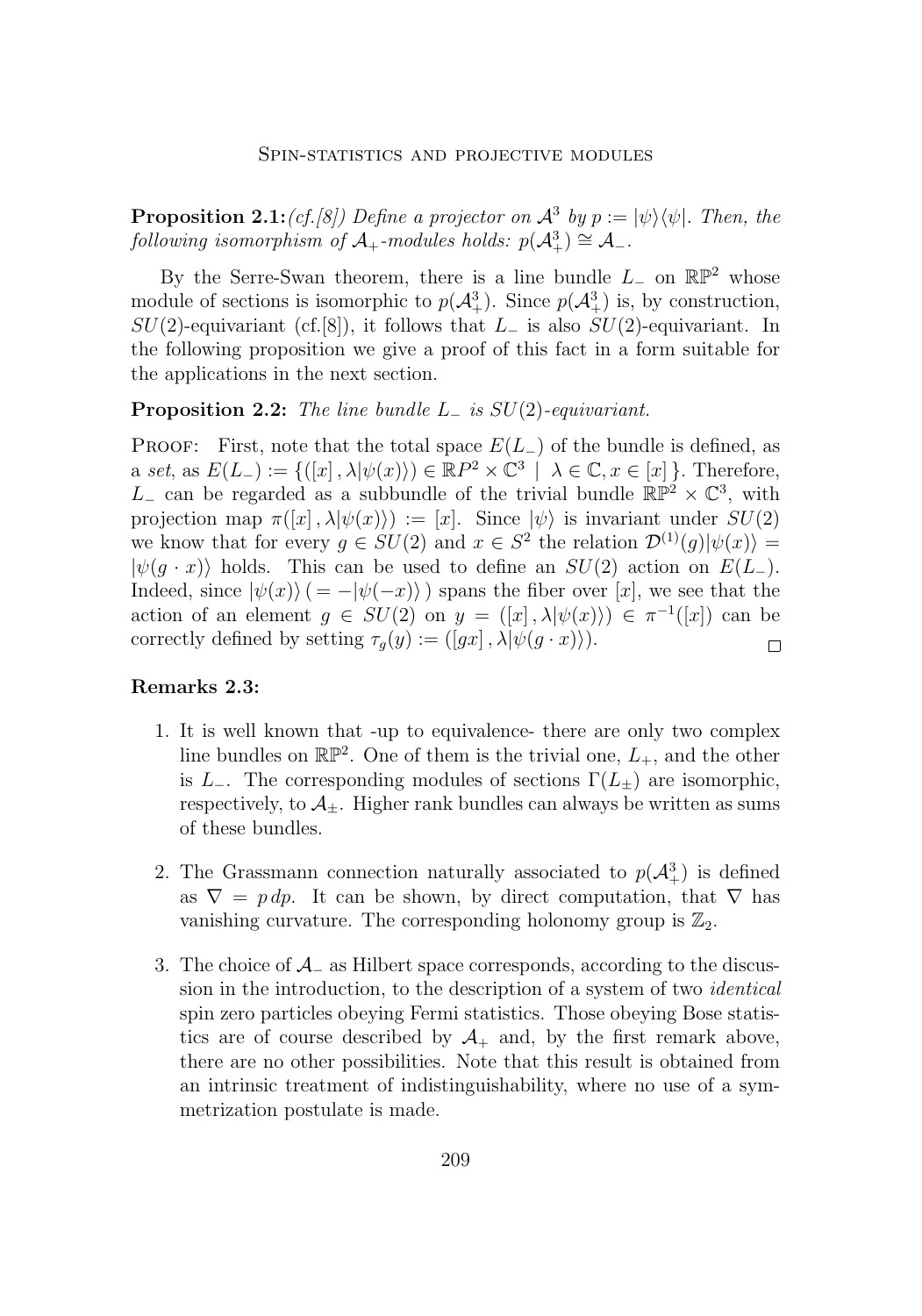<span id="page-6-0"></span>We thus see how the Fermi-Bose alternative for scalar particles is obtained as a direct consequence of the topology of the configuration space. This is a well known result, but we have discussed it in order to illustrate the method. The usefulness of our approach will be clear when we consider higher values of the spin, since in that case the Fermi-Bose alternative has no direct relation to the topology of the configuration space: the  $SU(2)$ -equivariance of bundles on it must be used. In fact, in the general case the Fermi-Bose alternative follows from the requirement of a well defined transformation law for the wave functions under rotations, compatible with the exchange of particles  $(cf.[7, 9]).$  $(cf.[7, 9]).$  $(cf.[7, 9]).$  $(cf.[7, 9]).$  $(cf.[7, 9]).$ 

Now we consider the relation between the  $SU(2)$  action on  $L_-\$  and parallel transport with respect to  $\nabla = p dp$ . For the proof of the following proposition, it is convenient to consider the equivalent projector  $\tilde{p} := U^{\dagger} p U$ , where √

$$
U = \begin{pmatrix} 1/\sqrt{2} & -i/\sqrt{2} & 0 \\ 0 & 0 & -1 \\ -1/\sqrt{2} & -i/\sqrt{2} & 0 \end{pmatrix}.
$$

All the previous formulae for p (or L<sub>−</sub>) in terms of  $|\psi\rangle$  remain valid for  $\tilde{p}$ upon replacing  $|\psi\rangle$  by  $|\phi\rangle := U^{\dagger}|\psi\rangle$  in them.

**Proposition 2.4:** *Let*  $\gamma : [0, 1] \rightarrow SU(2)$  *be a smooth path such that*  $\gamma(0) =$  $e. \text{ Given } [x^{(0)}] \equiv \{x^{(0)}, -x^{(0)}\} \in \mathbb{RP}^2 \text{ and } y \in E(L_-) \text{ with } \pi(y) = [x^{(0)}],$ define  $\alpha : [0,1] \to \mathbb{RP}^2$  through  $\alpha(t) = [\gamma(t) \cdot x^{(0)}]$ . Then it follows that  $t \mapsto \tau_{\gamma(t)}(y)$  *is a section along*  $\alpha$ , *parallel with respect to the connection*  $\tilde{\nabla} = \tilde{p} \, d\tilde{p}$ .

**PROOF:** Pick one representative of  $[x^{(0)}]$ , say  $x^{(0)}$ . From the description of  $E(L_+)$  given in the proof of proposition [2.2,](#page-5-0) we know that there exists  $\lambda \in \mathbb{C}$  such that  $y = (\lceil x^{(0)} \rceil, \lambda | \phi(x^{(0)}) \rangle)$  (this  $\lambda$  is unique, since a choice of representative has been made). By letting  $SU(2)$  act on the sphere, we obtain three real functions  $t \mapsto x_i(t)$ ,  $i \in \{1, 2, 3\}$ , namely, the components of  $x(t) := \gamma(t) \cdot x^{(0)}$ . Now, note that the columns of the projector  $\tilde{p}$  give place to sections  $e_i \in \Gamma(L_-, i \in \{1, 2, 3\}$ , that are generators for the module. Writing  $e_i(t)$  for  $e_i \circ \alpha(t)$ , we can define  $s(t) := \sum_{i=1}^3 x_i(t)e_i(t)$ , a section along  $\alpha$ . It is easily verified that  $s(t) \equiv \tau_{\gamma(t)}(y)$ . That s is parallel along  $\alpha$  follows directly from the explicit form of the connection:  $\tilde{\nabla} e_i = \sum_{j=1}^3 da_{ij} \otimes e_j$ , where  $a_{ij}([x]) := x_i x_j$ .  $\Box$ 

We finish this section with some comments about the  $N > 2$  case. Recall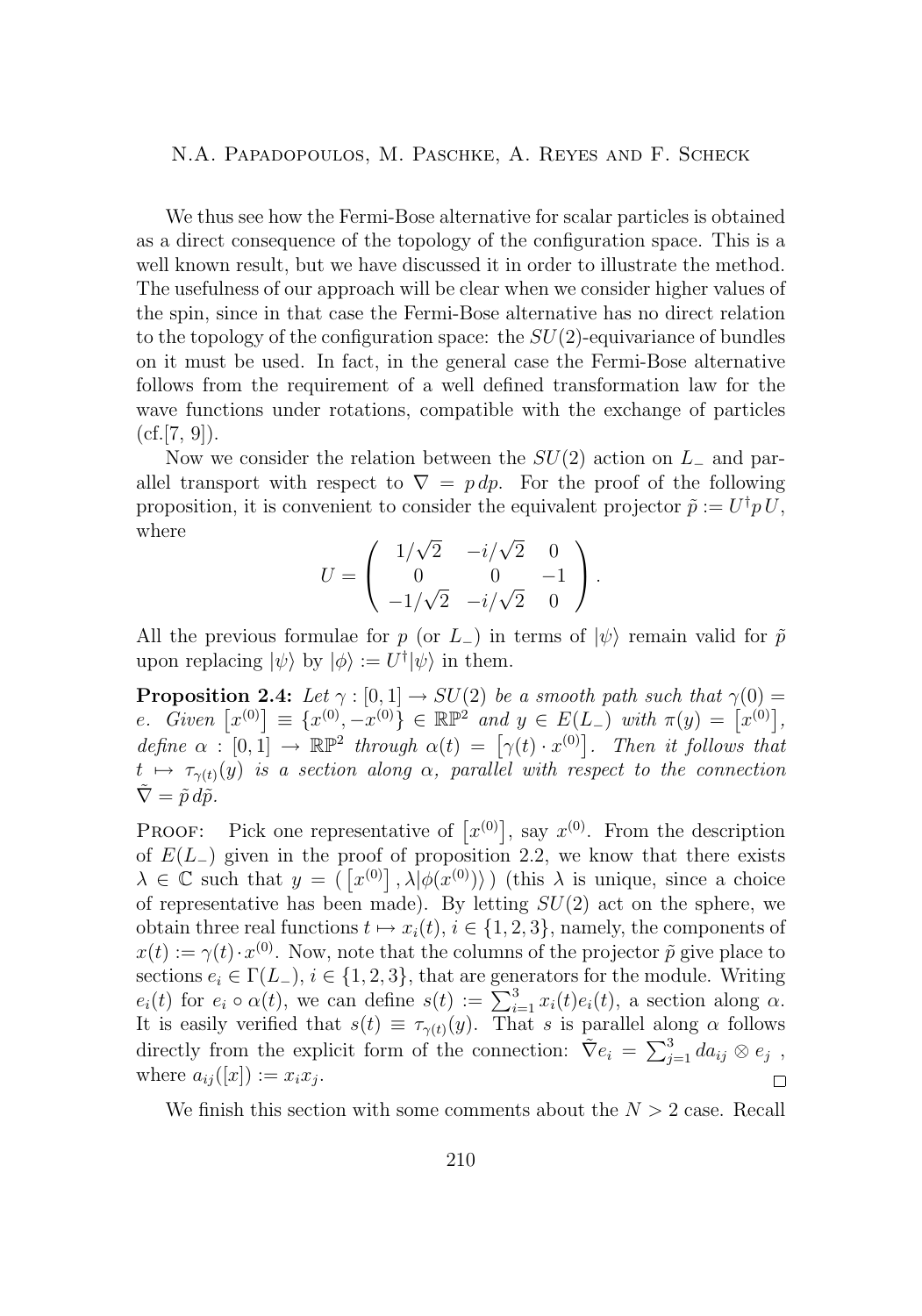that because of proposition [2.1](#page-4-0) we may regard functions on  $\mathcal{Q}_2$  as sections on (flat) vector bundles over  $\mathcal{Q}_2$ . Looking back at equation [\(2.2\)](#page-4-0), we realize that the decomposition of  $C(Q_2)$  into  $C(Q_2)$ -submodules induced by the  $\mathbb{Z}_2$ action on it provides a complete description of all flat bundles over  $\mathcal{Q}_2$ . This assertion remains valid for  $N > 2$ :

**Proposition 2.5:** *The*  $C(Q_N)$ *-submodules of the algebra*  $C(\widetilde{Q}_N)$  *obtained from the*  $S_N$  *action on*  $\widetilde{Q}_N$  *are finitely generated and projective and the natural connections associated to them are flat.*

Since only the case  $N=2$  will be needed for the discussion of the next sections, the reader is referred elsewhere [\[9\]](#page-15-0) for the proof of the proposition. A remark on how the construction of proposition [2.1](#page-4-0) may be extended to arbitrary  $N$  is however in order, because the way we have decomposed  $\mathcal A$ into  $\mathcal{A}_{+}$ -projective modules (the case  $N=2$ ), depends strongly on the natural  $SU(2)$ -action available in this case. For general N, we have a free action of  $S_N$  on  $\widetilde{\mathcal{Q}}_N$  (see Eq[.2.1\)](#page-3-0), which gives place to a representation of  $S_N$  on  $C(\mathcal{Q}_N)$  (this representation turns out to be closely related to the regular representation). Now, since  $\mathcal{Q}_N$  is the universal covering space of  $\mathcal{Q}_N$ , it is not difficult (by means of a suitably chosen partition of unity) to find explicit expressions for the transformation properties of functions in each irreducible subspace of  $C(Q_N)$ . This in turn allows one to show that each such subspace is, in fact, a finitely generated and projective module over  $C(\mathcal{Q}_N)$ .

With this result at hand, the study of the general case and of its relevance to the SS problem can be carried out systematically. Nevertheless, in order to obtain a *proof* of the SS theorem within the present approach, further assumptions, motivated from physics, are needed. A proposal in this direction is being carried out and will be published shortly [\[7\]](#page-15-0).

# **3 Comparison with the Berry-Robbins approach.**

Now we proceed to make a comparison between the approach explained in the last section and that of Berry and Robbins (BR). We will be mainly concerned with the relation between the projector p of proposition [2.1](#page-4-0) and the transported spin basis of BR, on one hand, and with the singlevaluedness assumption of BR, on the other. Some remarks will be made about the spin operators defined in BR in relation to proposition [2.4.](#page-6-0)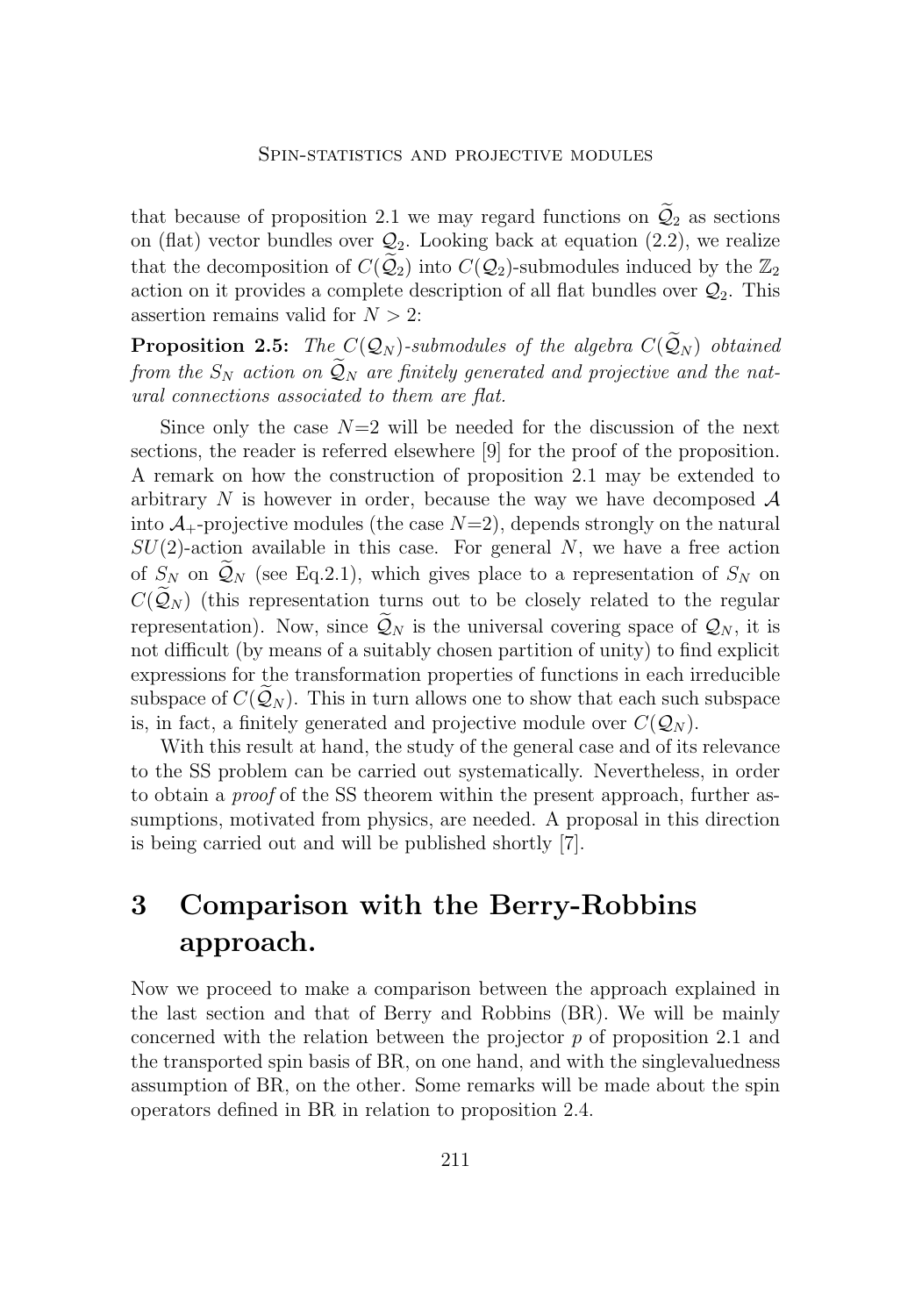#### <span id="page-8-0"></span>**3.1 Relation between** p **and the BR construction.**

We begin by briefly recalling the essential points of the BR construction. We refer the reader to their work  $(cf.[2, 3])$  $(cf.[2, 3])$  $(cf.[2, 3])$  $(cf.[2, 3])$  $(cf.[2, 3])$  for details on the construction and also for the notation, which we follow here. Consider two identical particles of spin S. Let the label M stand for the -ordered- pair of eigenvalues  $\{m_1, m_2\}$ of the spin of the two particles in a given direction. If  $M$  corresponds to a given pair  $\{m_1, m_2\}$ , then (following BR) we denote with M the label corresponding to the permuted pair  $\{m_2, m_1\}$ . In the BR approach, the usual spin basis  $\{|M\rangle\}_M$  is replaced by a new, position dependent one,  $\{|M(r)\rangle\}_M$ . The transported spin vectors are obtained from the usual "fixed" ones by means of a position dependent unitary transformation  $U$ , constructed with the help of Schwinger's representation of spin, and acting on  $\mathbb{C}^{N_S}$ , where  $N_S = \frac{1}{6}(4S+1)(4S+2)(4S+3)$ . The main properties of the resulting basis are the following:

 $(i)$  The map 2  $\longrightarrow \mathbb{C}^{N_S}$  $r \longmapsto |M(r)\rangle := U(r)|M\rangle$ 

is well defined and smooth for all  $M$ . (Note that  $U$  is really an  $SU(2)$ ) representation, so its matrix components are not functions on  $S^2$ . Only when acting on the "physical" vectors of the form  $|M\rangle$  on  $\mathbb{C}^{N_S}$ , does one obtain a vector (at each  $r$ ) whose components can be regarded as functions on  $S^2$ ).

(ii) The following "exchange" property holds:

$$
|\overline{M}(-r)\rangle = (-1)^{2S} |M(r)\rangle.
$$
 (3.1)

(iii) The "parallel transport" condition  $\langle M'(r(t))| \frac{d}{dt} M(r(t)) \rangle = 0$  is satisfied for all M, M' and any smooth curve  $t \mapsto r(t)$ .

The wave function is then expressed in terms of the transported basis,

$$
|\Psi(r)\rangle = \sum_{M} \Psi_{M}(r)|M(r)\rangle, \tag{3.2}
$$

and the following condition is *imposed* on it:

 $|\Psi(r)\rangle \stackrel{!}{=} |\Psi(-r)\rangle.$  (3.3)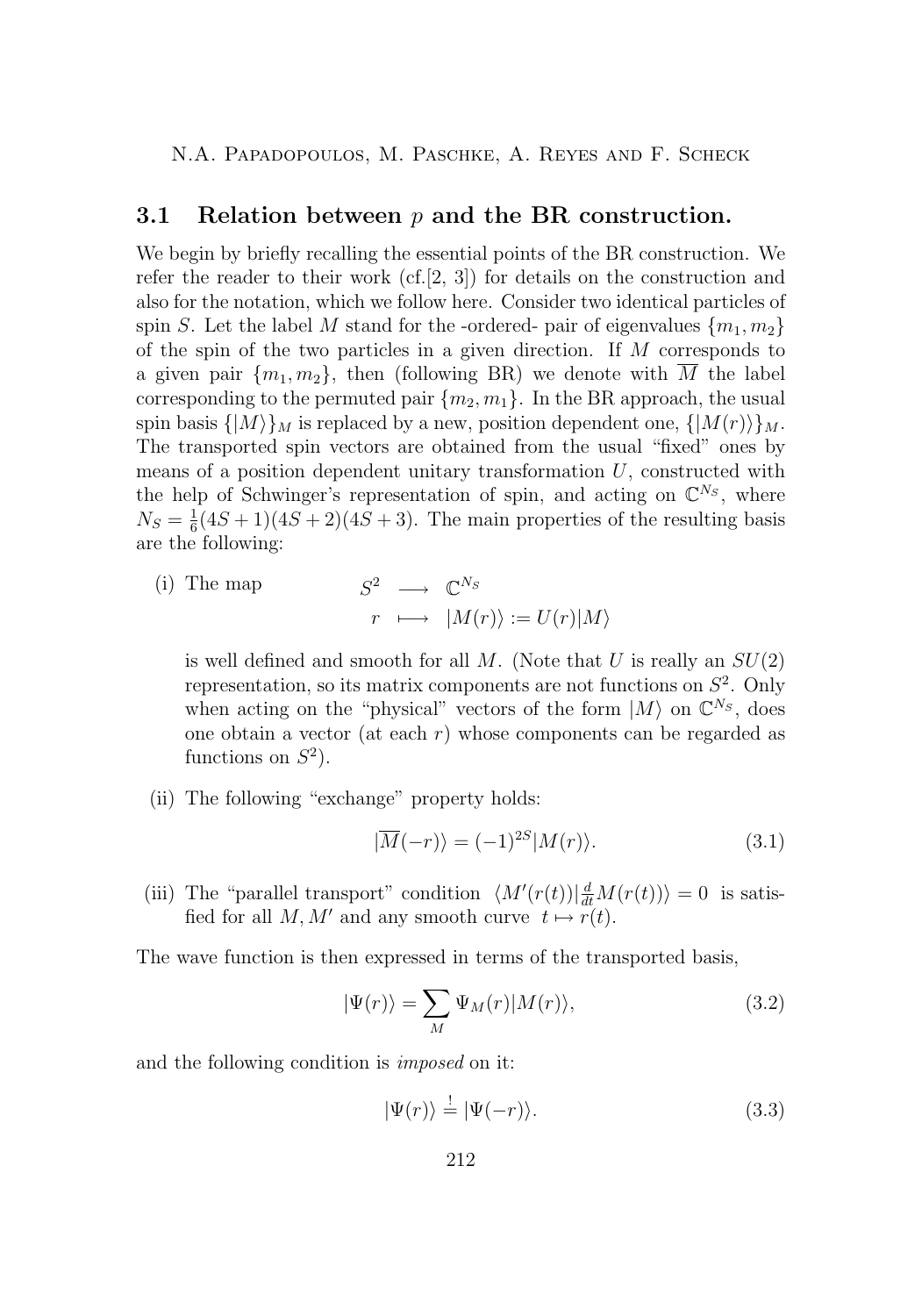An immediate consequence of this is that the coefficient functions must satisfy the relation  $\Psi_{\overline{M}}(-r) = (-1)^{2S} \Psi_M(r)$ , which is the usual form of the SS relation. The task of [\(3.3\)](#page-8-0) is to incorporate the indistinguishability of the particles in the formalism, but we shall postpone the discussion of this point to section [3.2.](#page-10-0) Our concern for the moment is to find out "where does the wave function live" because, in the words of BR, what we are doing with this construction is "*setting up quantum mechanics on a 'two-spin bundle', whose six-dimensional base is the configuration space*  $r_1, r_2$  *with exchanged configurations identified and coincidences*  $r_1 = r_2$  *excluded (...). The fibres* are the two-spin Hilbert spaces spanned by the transported basis  $|M(r)\rangle$ *. The full Hilbert space consists of global sections of the bundle, i.e. singlevalued wave functions*"[\[2\]](#page-15-0). Therefore, the wave function  $|\Psi(r)\rangle$  should be regarded as a section of some vector bundle over  $\mathbb{RP}^2$ . What we want to do first is to find out which bundle this is.

In order to accomplish this task, we perform a change from the basis  $\{|M\rangle\}_M$  to a basis of total angular momentum  $\{|J,m_J\rangle\}_{J,m_J}$ , according to the Clebsch-Gordan decomposition, and write the transported spin basis in terms of this new basis. The bundle these new transported vectors generate can then be easily identified. Let us consider, in order to be concrete, the  $S = 1/2$  case, for which  $N_S = 10$ . A basis for the space acted on by  $U(r)$ can be written down in terms of the four oscillator operators (cf.[\[2,](#page-15-0) [3\]](#page-15-0))  $a_i^{\dagger}, b_j^{\dagger}$  $(i, j = 1, 2)$ . We shall use the following one:

$$
|1, 1\rangle^{(-1)} = \frac{(a_1^{\dagger})^2}{\sqrt{2}}|0\rangle, \t |1, 1\rangle^{(0)} = a_1^{\dagger} a_2^{\dagger} |0\rangle, \t |1, 1\rangle^{(1)} = \frac{(a_2^{\dagger})^2}{\sqrt{2}}|0\rangle, \n|1, 0\rangle^{(-1)} = \frac{(b_1^{\dagger})^2}{\sqrt{2}}|0\rangle, \t |1, 0\rangle^{(0)} = b_1^{\dagger} b_2^{\dagger} |0\rangle, \t |1, 0\rangle^{(1)} = \frac{(b_2^{\dagger})^2}{\sqrt{2}}|0\rangle, \n|1, -1\rangle^{(-1)} = a_1^{\dagger} b_1^{\dagger} |0\rangle, \t |1, -1\rangle^{(0)} = \frac{a_1^{\dagger} b_2^{\dagger} + b_1^{\dagger} a_2^{\dagger}}{\sqrt{2}}|0\rangle, \t |1, -1\rangle^{(1)} = a_2^{\dagger} b_2^{\dagger} |0\rangle, \n|0, 0\rangle = \frac{a_1^{\dagger} b_2^{\dagger} - b_1^{\dagger} a_2^{\dagger}}{\sqrt{2}}|0\rangle.
$$

For the transported spin basis one then obtains

$$
\begin{aligned}\n|J &= 1, \, m_J(r) \rangle &:= U(r)|J = 1, m_J \rangle^{(0)} \\
&= \sum_{\mu=-1}^{1} W(r)_{0,\mu} |J = 1, m_J \rangle^{(\mu)}, \quad (m_J = 1, 0, -1),\n\end{aligned}
$$

and

$$
|J = 0, 0 (r)\rangle := U(r)|J = 0, 0\rangle = |J = 0, 0\rangle,
$$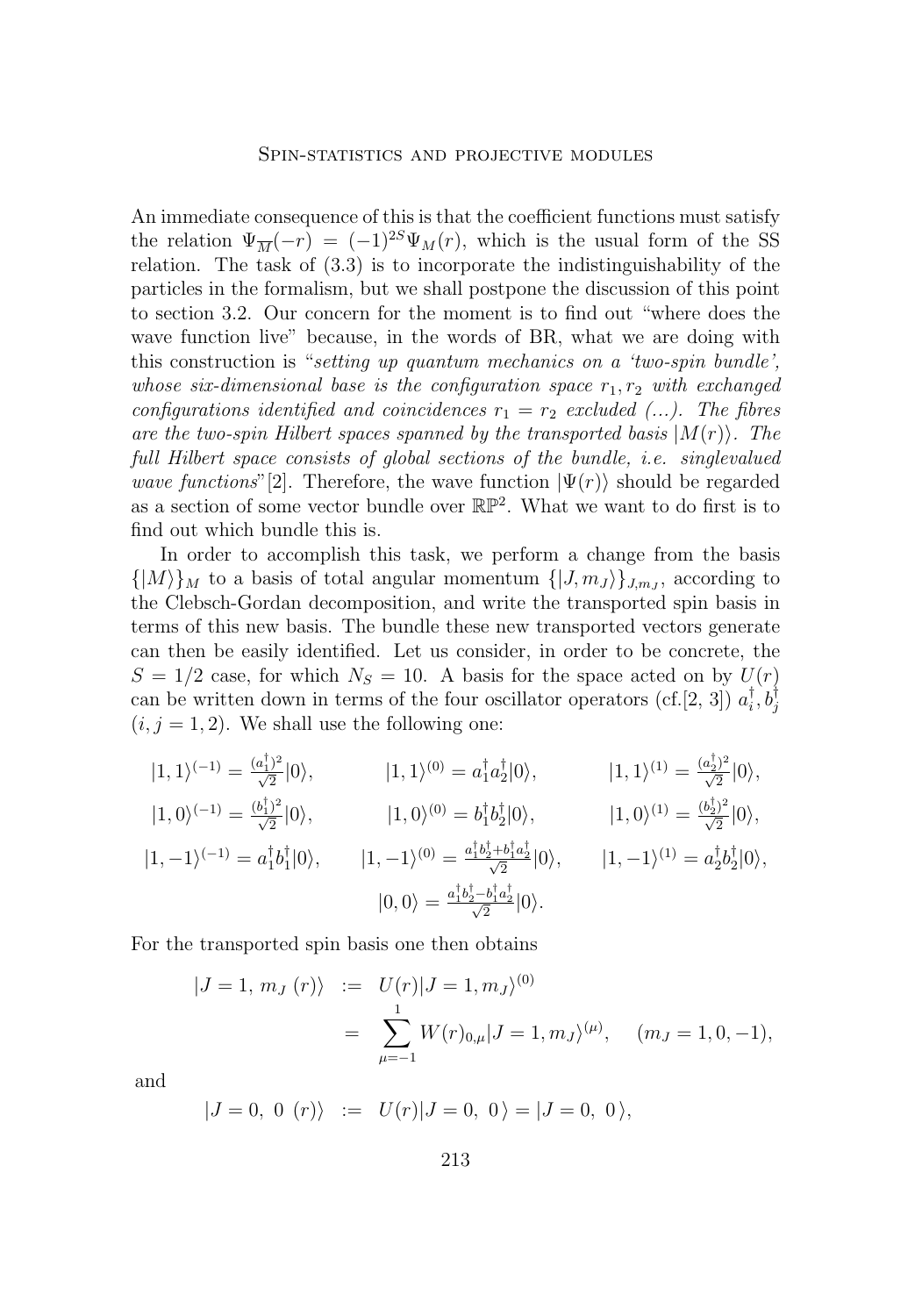<span id="page-10-0"></span>where

$$
W(\vec{r}) := \begin{pmatrix} \cos^2 \frac{\theta}{2} & e^{i\varphi} \frac{\sin \theta}{\sqrt{2}} & e^{2i\varphi} \frac{\sin^2 \theta}{2} \\ -e^{-i\varphi} \frac{\sin \theta}{\sqrt{2}} & \cos \theta & e^{i\varphi} \frac{\sin \theta}{\sqrt{2}} \\ e^{-2i\varphi} \frac{\sin^2 \theta}{2} & -e^{-i\varphi} \frac{\sin \theta}{\sqrt{2}} & \cos^2 \frac{\theta}{2} \end{pmatrix}.
$$

To identify the corresponding bundle, we follow the remark -quoted abovethat the transported vectors, evaluated at the point  $\pm r$ , span the fiber over [r]. From the last equations it is clear that the singlet component of the wave function will lie in a trivial line bundle and that the (line) bundles corresponding to the triplet components are all equivalent. The projection operator onto the vector space spanned by  $|J = 1, m<sub>J</sub>(r)\rangle$  will have the same form for all  $m_J$ , so we may just define  $P^{(J=1)}(r) := W^t(r)P_0W^*(r)$ , with  $(P_0)_{ij} = \delta_{2,i}\delta_{2,j}$   $(i, j = 1, 2, 3)$ . This leads to:

$$
P^{(J=1)}(r) = \begin{pmatrix} \frac{1}{2}\sin^2\theta & -\frac{1}{\sqrt{2}}\sin\theta\cos\theta e^{-i\varphi} & -\frac{1}{2}\sin^2\theta e^{-2i\varphi} \\ -\frac{1}{\sqrt{2}}\sin\theta\cos\theta e^{i\varphi} & \cos^2\theta & \frac{1}{\sqrt{2}}\sin\theta\cos\theta e^{-i\varphi} \\ -\frac{1}{2}\sin^2\theta e^{2i\varphi} & \frac{1}{\sqrt{2}}\sin\theta\cos\theta e^{i\varphi} & \frac{1}{2}\sin^2\theta \end{pmatrix}.
$$

From equation [\(2.3\)](#page-4-0) we see that this projector is exactly the same as the one defined in proposition [2.1:](#page-4-0)  $P^{(J=1)} \equiv p$ . This means that the vector bundle in question is  $L_-\oplus L_-\oplus L_+$ . The wave function must therefore be a section of this bundle or, equivalently, an element of the  $\mathcal{A}_+$ -module  $\mathcal{A}_-^3 \oplus \mathcal{A}_+$ . The case of general spin can be handled in a similar way, so we will not consider it here.

#### **3.2 The singlevaluedness condition.**

At first glance, as implied by [\(3.2\)](#page-8-0), the wave function is given by a map  $S^2 \to \mathbb{C}^{N_S}$ . It is only because of [\(3.3\)](#page-8-0) that we may consider its domain to be  $\mathbb{RP}^2$ . But, in which sense and to what extent does the imposition of this condition really define  $|\Psi(r)\rangle$  as a section of a bundle over  $\mathbb{RP}^2$ ?

Denote with  $L_{m_j}^J$  the bundle over  $S^2$  whose fiber over r is the complex line spanned by  $|J, m_J(r)\rangle$  (note that, since  $|J, m_J(r)\rangle \neq 0$  for all r,  $L^J_{m_J}$ is trivial). Put  $\Psi(r) := (r, |\Psi(r)\rangle)$  and define  $\eta^S := \bigoplus_{J=0}^S (\bigoplus_{m_J=-J}^J L_{m_J}^J)$ . Because of [\(3.2\)](#page-8-0), we have  $\Psi \in \Gamma(\eta^S)$ . But  $\eta^S$  is a bundle over  $S^2$ , not over  $\mathbb{RP}^2$ , as we need. A possible way out of this problem is to specify a  $\mathbb{Z}_2$ -action on  $\eta^S$  and then to construct the quotient  $\eta^S/\mathbb{Z}_2$ . This is justified by the following well-known fact  $(M$  is a manifold with a free  $G$ -action and  $G$ , for our purposes, a finite group):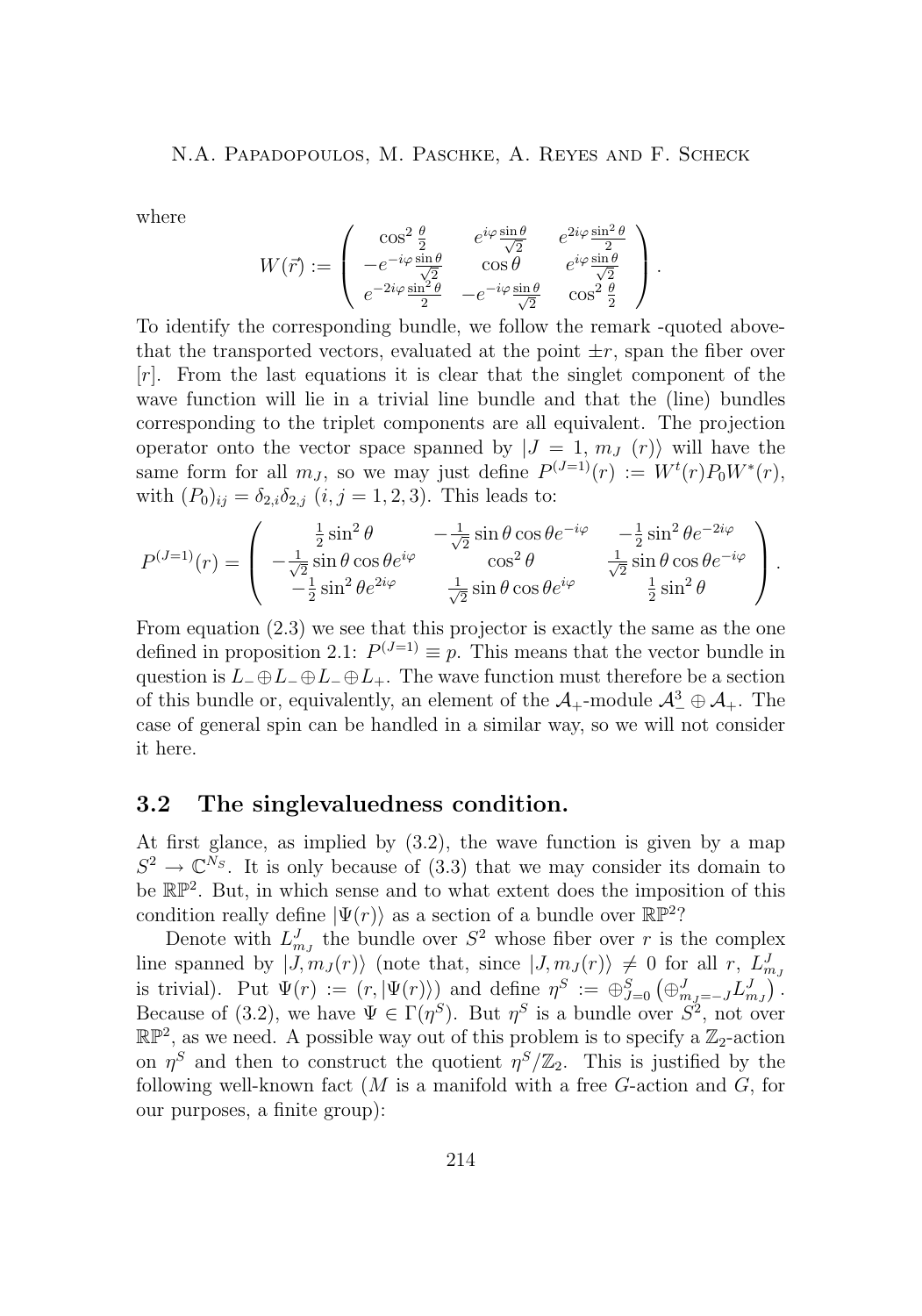<span id="page-11-0"></span>**Proposition 3.1:***(cf.[\[1\]](#page-15-0)) If* M *is* G*-free* G*-vector bundles over* M *correspond bijectively to vector bundles over*  $M/G$  *by*  $\eta \rightarrow \eta/G$ *.* 

In the case of the *line* bundle  $L_{m_j}^J$ , there are exactly two such possible  $\mathbb{Z}_2$ -structures given, say, by actions  $\tau_{\pm}$ . Quotienting out by  $\tau_{\pm}$  one obtains  $L_{mJ}^J/\tau_{\pm} \cong L_{\pm}$ , but there is no *a priori* way of choosing between  $\tau_-\text{ and }\tau_+$ . Nevertheless, there is something particular in the way  $L_{m_j}^J$ has been constructed: because of the "exchange" property  $(3.1)$ , we have  $|J, m_J(-r)\rangle = (-1)^J |J, m_J(r)\rangle$ . This relation suggests somehow a choice of action, according to whether  $J$  is even or odd<sup>1</sup>. This is in fact true, in a certain sense (to be explained), that involves the "singlevaluedness" condition [\(3.3\)](#page-8-0). But before that we have to answer the following question: if we can pass from  $\eta^S$  to a bundle over  $\mathbb{RP}^2$  by specifying a  $\mathbb{Z}_2$ -action on  $\eta^S$  and taking the quotient, what is the procedure to follow with  $\Psi$ ? The answer is easily obtained through of a reformulation of proposition [3.1,](#page-10-0) as explained below.

Consider again the situation of proposition [3.1.](#page-10-0) Let  $q : M \to M/G$  be the quotient map. The proposition says that if  $\eta$  is a G-vector bundle over M (with action  $\tau$ ), then  $\eta/\tau$  is a bundle over  $M/G$  and  $q^*(\eta/\tau) \cong_G \eta$ . The equivalence is an isomorphism of G-bundles:  $\eta$  as G-bundle with respect to  $\tau$ , and  $q^*(\eta/\tau)$  with respect to the G-action naturally inherited from the pullback operation. On the other hand, if  $\xi$  is a bundle over  $M/G$ , the induced G-action on  $q^*(\xi)$  makes it a G-bundle, and then  $q^*(\xi)/G \cong \xi$ . These isomorphisms allow one to work on  $M$ , considering  $G$ -bundles on it, in order to describe bundles on  $M/G$ . But of course we must always take the additional structure carried by  $\eta$  into account, if we want to "regard" it as a bundle over  $M/G$ . A convenient way of doing this, which at the same time answers the question posed above, consists in considering, instead of bundles, the respective modules of sections. In this setting, the pull-back operation leads to the following isomorphism of  $C(M)$ -modules:  $\Gamma(q^*\xi) \cong C(M) \otimes_{C(M/G)} \Gamma(\xi)$ . Recalling now that  $C(M)$  has a decomposition into  $C(M/G)$ -submodules we expect, when we regard  $\Gamma(q^*\xi)$  as a  $C(M/G)$ -module, to find a submodule inside it which is isomorphic to  $\Gamma(\xi)$ . This is true, and the submodule we are looking for can be characterized in the following way. First notice that the natural G-action on  $q^*(\xi)$  induces one on  $\Gamma(q^*\xi)$ . Then we have:

**Proposition 3.2:***(cf.[\[9\]](#page-15-0))* The space of G-invariant sections of  $\Gamma(q^*\xi)$  is iso-

<sup>&</sup>lt;sup>1</sup>This relation is also the reason why the projector  $P^{(J=1)}$  defines a module over  $\mathcal{A}_+$ , since from it we get  $P^{(J=1)}(-r) = P^{(J=1)}(r)$ .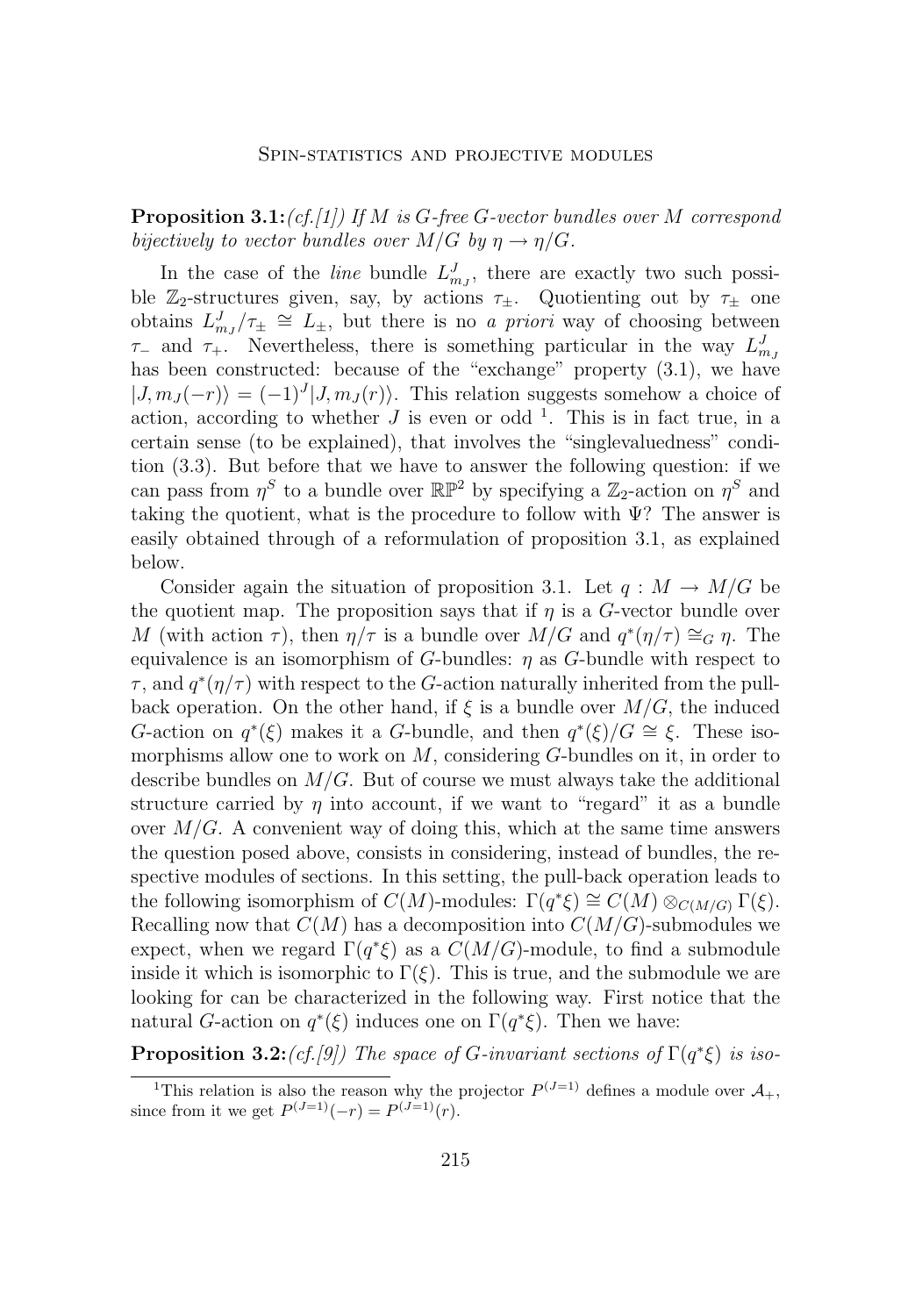<span id="page-12-0"></span>*morphic, as a*  $C(M/G)$ *-module, to*  $\Gamma(\xi)$ *:* 

$$
\Gamma(\xi) \cong \Gamma^{inv}(q^*\xi) = \{ s \in \Gamma(q^*\xi) \mid g \cdot s = s \text{ for all } g \in G \}.
$$

*Similarly, if*  $\eta$  *is a G-bundle on* M *(with action*  $\tau$ *), then the space of*  $\tau$ *invariant sections of*  $\Gamma(\eta)$  *is isomorphic, as a*  $C(M/G)$ *-module, to*  $\Gamma(\eta/\tau)$ *.* 

We thus arrive at the conclusion that, in order to *regard*  $\Psi(\in \Gamma(\eta^S))$  as a section on a bundle over  $\mathbb{RP}^2$ , we must: (*i*) Specify a  $\mathbb{Z}_2$ -action  $\tau$  on  $\eta^S$ and *(ii)* Require that  $\Psi$  be a  $\tau$ -invariant section. Regarding *(i)*, there are two choices<sup>2</sup>, that can be described as follows. Let  $t$  denote the non trivial element of  $\mathbb{Z}_2$  and choose an integer K. Recalling that the total space of  $\eta^S$  is given by  $E(\eta^S) = \{(r, \sum_{J,m_J} \lambda_{J,m_J} | J, m_J(r) \rangle) \mid r \in S^2, \lambda_{J,m_J} \in \mathbb{C}\},\$ we may define an action  $\tau : \mathbb{Z}_2 \times E(\eta^S) \to E(\eta^S)$  by setting

$$
\tau_t(r, \lambda | J, m_J(r) \rangle) := \left( -r, (-1)^{2S-J+\widetilde{K}} \lambda | J, m_J(-r) \rangle \right). \tag{3.4}
$$

The induced action on the *section* Ψ gives:

$$
(t \cdot \Psi)(r) := \tau_t \Psi(-r) = \tau_t \left( -r, \sum_{J,m_J} \Psi_{j,m}(-r) |j, m(-r) \rangle \right)
$$

$$
= \left( r, \sum_{J,m_J} \Psi_{J,m_J}(-r) (-1)^{2S-J+\widetilde{K}} |J, m_J(r) \rangle \right).
$$

Taking now (*ii*) into account, we must require  $t \cdot \Psi = \Psi$ . This implies  $\Psi_{J,m_J}(-r) = (-1)^{2S-J+K} \Psi_{J,m_J}(r)$ . We are now in a position to discuss the singlevaluedness condition [\(3.3\)](#page-8-0). Let us consider a spin basis with the exchange property  $|\overline{M}(-r)\rangle = (-1)^K |M(r)\rangle$ . In the  $\{J, m_J\}$  basis this corresponds to

$$
|J, mJ(-r)\rangle = (-1)^{2S-J+K} |J, mJ(r)\rangle.
$$
 (3.5)

We then see that, with a basis satisfying (3.5), imposing [\(3.3\)](#page-8-0) amounts to require Ψ to be an invariant section with respect to the action (3.4), *provided* we choose  $K = \widetilde{K}$ .

<sup>&</sup>lt;sup>2</sup>On  $\mathbb{RP}^2$  there are only two equivalence classes of bundles of a given rank  $k + 1$ , represented respectively by  $L_{+}^{k+1}$  and  $L_{-} \oplus L_{+}^{k}$  (notice that  $L_{-}^{2}$  is trivial). For the SS problem, the choice of connection is also relevant. This is closely related to a choice of representative for the class of the bundle. But for each class only one choice is compatible with the Fermi-Bose alternative. These are the ones we are considering.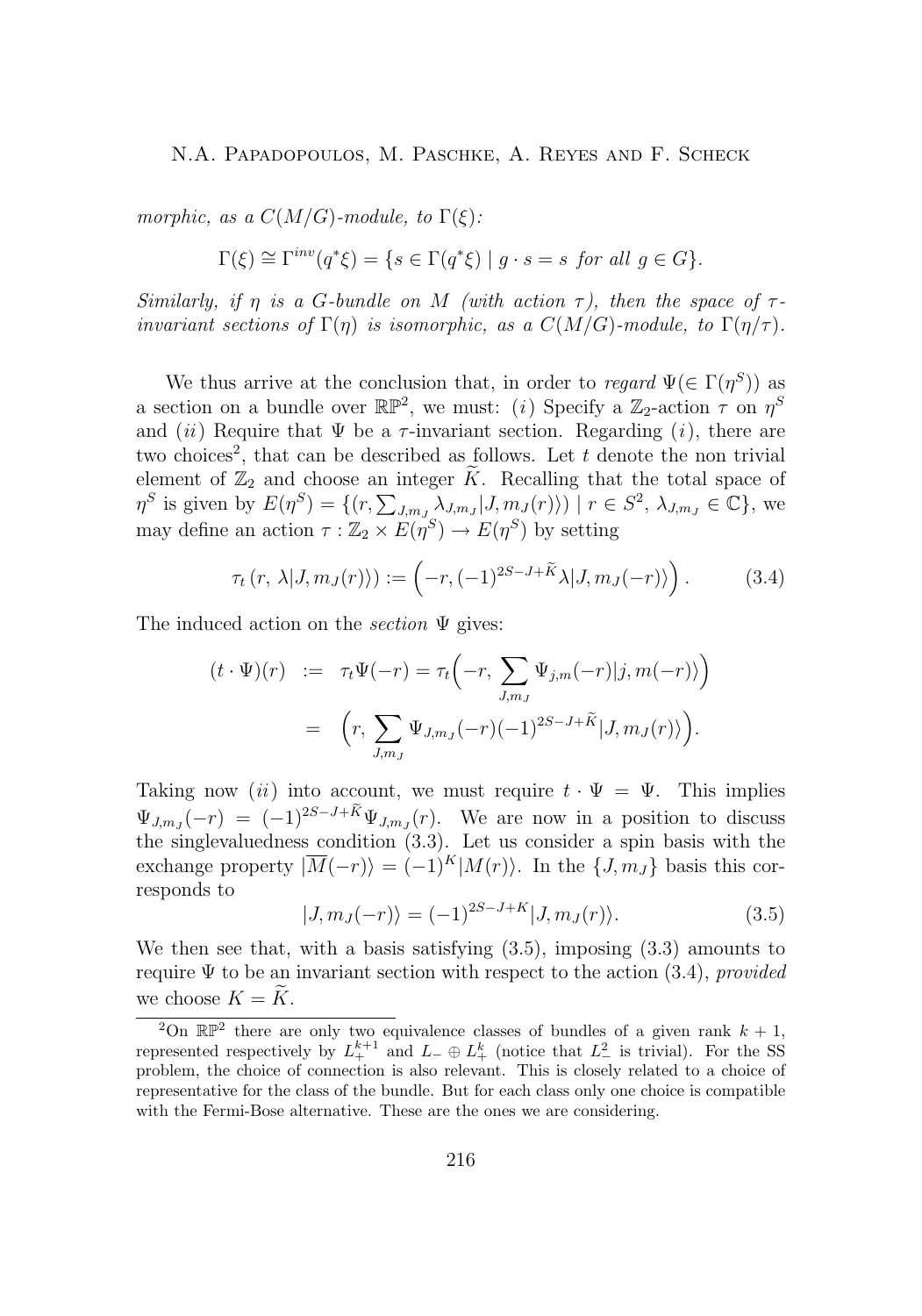<span id="page-13-0"></span>But note that for the definition of  $\tau$  in [\(3.4\)](#page-12-0) a previously specified relation between  $|J, m_J(r)\rangle$  and  $|J, m_J(-r)\rangle$  is not needed. In fact, not even a dependence of the basis on r is required, given that  $\eta^S$  is anyway a trivial bundle. Hence, [\(3.5\)](#page-12-0) seems not to have a further meaning. Its only role is to ensure that the fibers of  $\eta^S$  at opposite points on the sphere *coincide*, given that  $\eta^S$  was constructed as a twisted (yet trivial) subbundle of a trivial bundle. It then makes sense to "compare" the values of the section Ψ at different points, as is tacitly assumed in [\(3.3\)](#page-8-0).

Due to proposition [3.2,](#page-11-0) there is an isomorphism  $\Phi : \Gamma(\eta^S/\tau) \to \Gamma^{inv(\tau)}(\eta^S)$ of  $C(\mathbb{RP}^2)$ -modules. The condition  $t \cdot \Psi = \Psi$  (w.r.t  $\tau$ ) guarantees that  $\Psi = \Phi(\sigma)$  for a unique  $\sigma \in \Gamma(\eta^S/\tau)$ . In particular, note that if in [\(3.5\)](#page-12-0) we choose  $K = \tilde{K}+1$ , then that *same* section  $\sigma$  will be represented on the sphere by a function  $|\Psi'\rangle$  satisfying  $|\Psi'(-r)\rangle = -|\Psi'(r)\rangle$  and hence in contradiction with the singlevaluedness assumption.

#### **3.3 Spin operators**

In the BR approach, spin operators do also depend on  $r$ . As with the spin basis, they are defined making use of the map  $U$ :

$$
S_i(r) := U(r)S_iU^{\dagger}(r). \tag{3.6}
$$

The spin operators are defined in such a way that they act linearly -as the physically correct representation- on each fiber (recall that in general the fibers are isomorphic to  $V^s \otimes V^s$ ). In order to relate this definition to our approach, let us recall that, for a given value of  $S$ , the two bundles corresponding to Fermi and Bose statistics are  $SU(2)$ -equivariant. Now, if under finite rotations the wave function transforms according to such an  $SU(2)$ action, then the spin operators should correspond to an infinitesimal version of the corresponding  $SU(2)$ -action. In the definition of such infinitesimal operators one must be careful that only the *spin* degrees of freedom are being described. One would perhaps expect that such a requirement imposes a restriction on the admissible bundles where the wave function is supposed to be defined. But this is not the case: a consistent description of identical particles having the physically wrong statistics is in fact possible within the present approach. This may be regarded as a further indication that additional physical requirements are really needed for a proof of SS in NRQM.

Let us, as an example, consider the case of two spinless particles obeying fermionic statistics. In that case, as we have seen, the wave function is defined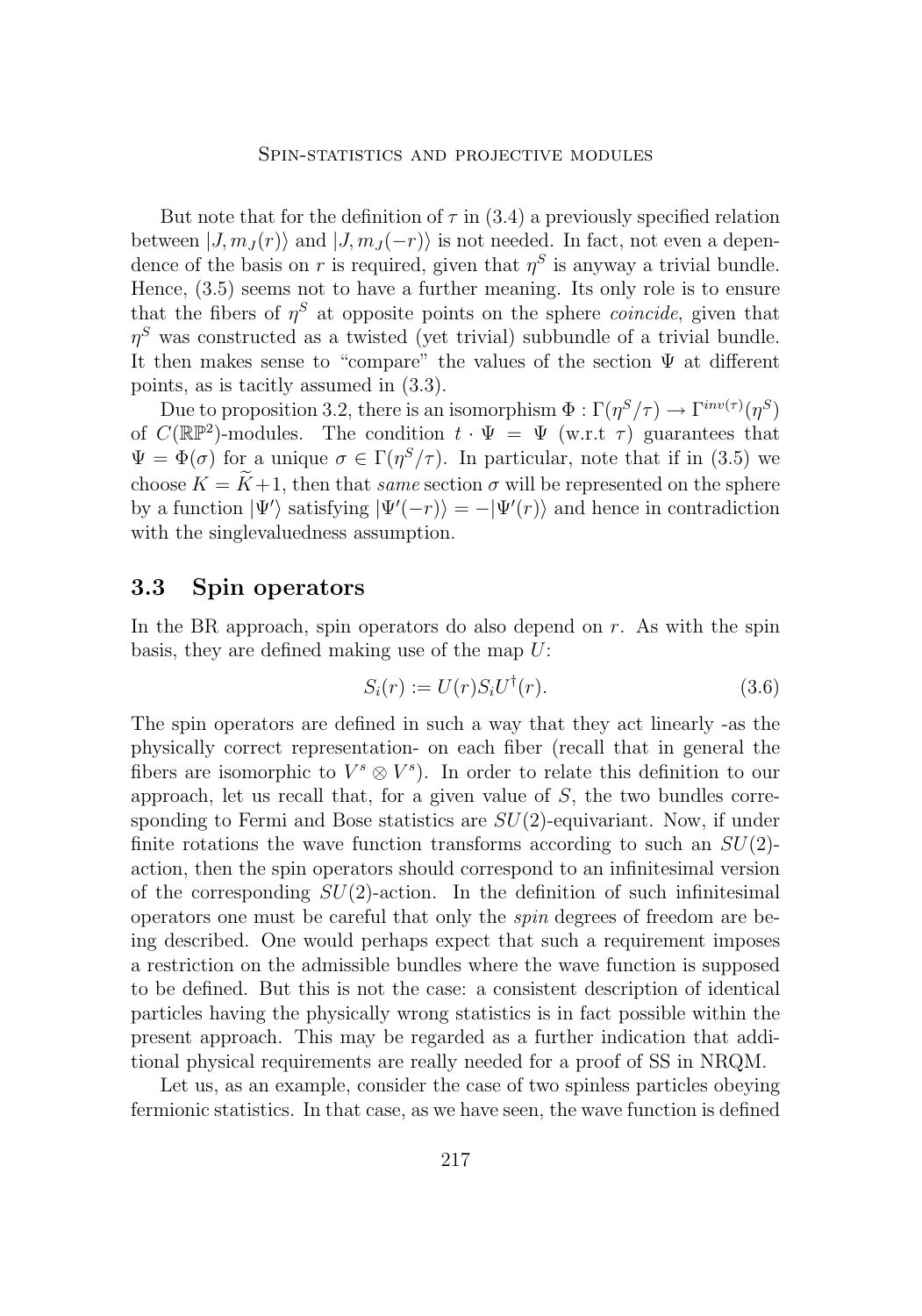on L<sub>−</sub>. Let  $\nabla$  be the corresponding flat connection and  $\tau$  the SU(2)-action. Consider the integral curve  $\gamma_i(t)$  of the projection to  $\mathbb{RP}^2$  of the vector field  $L_i$  on the sphere, with  $\gamma_i(0) = [x]$ . Given  $[x] \in \mathbb{RP}^2$ , there is for t small enough, an element  $g_t \in SU(2)$  (unique up to elements in the stability group of [x]) such that  $g_t \cdot [x] = \gamma_i(t)$ . Given y a vector in the fiber over [x], consider  $\tau_{g_t}(y)$ . Parallel-transport this vector from  $g_t \cdot [x]$  back to  $[x]$  and call  $y_t$  the result. The local spin operator  $S_i(x)$  corresponding to a rotation about the  $i<sup>th</sup>$  axis can then be defined through

$$
S_i([x])(y) := \lim_{t \to 0} \frac{i}{t}(y_t - y). \tag{3.7}
$$

But because of proposition [2.4](#page-6-0) the operators  $S_i([x])$  are all equal to zero, as required for scalar particles.

In the case of general S, the bundles corresponding to Fermi and Bose statistics carry respective flat connections and  $SU(2)$  actions. We can therefore take (3.7) as a definition of spin operators. Again because of proposition [2.4,](#page-6-0) one sees that no inconsistency arises in the non-physical case. On the other hand, for the bundle corresponding to the physically correct SS relation, one gets the same operators defined in BR by means of [\(3.6\)](#page-13-0).

### **4 Discussion**

In this work we have tried to approach the SS problem from a new point of view which, although formally equivalent to the more familiar ones, enables a clear formulation and understanding of the problem. This has been illustrated through a comparison with the BR construction, where our formalism proves to be a much more natural one (cf. section **3.2**). Particular attention has been devoted to the meaning of their singlevaluedness condition, which we have shown to be misleading. The reason for this is that their construction is actually performed in the universal cover  $\mathcal Q$  of the configuration space  $\mathcal{Q}$ . We have shown in a precise way what are the requirements that allow us to regard sections defined on bundles over  $\mathcal{Q}$  as sections defined on bundles over  $Q$ . Our approach also settles the question of how many different constructions of the BR kind exist. Indeed, the decomposition of  $C(Q)$  into  $C(Q)$ -submodules already contains all the necessary information. Moreover, it allows one to work directly with *functions* on  $\mathcal{Q}$ , thus making the construction of a transported spin basis unnecessary.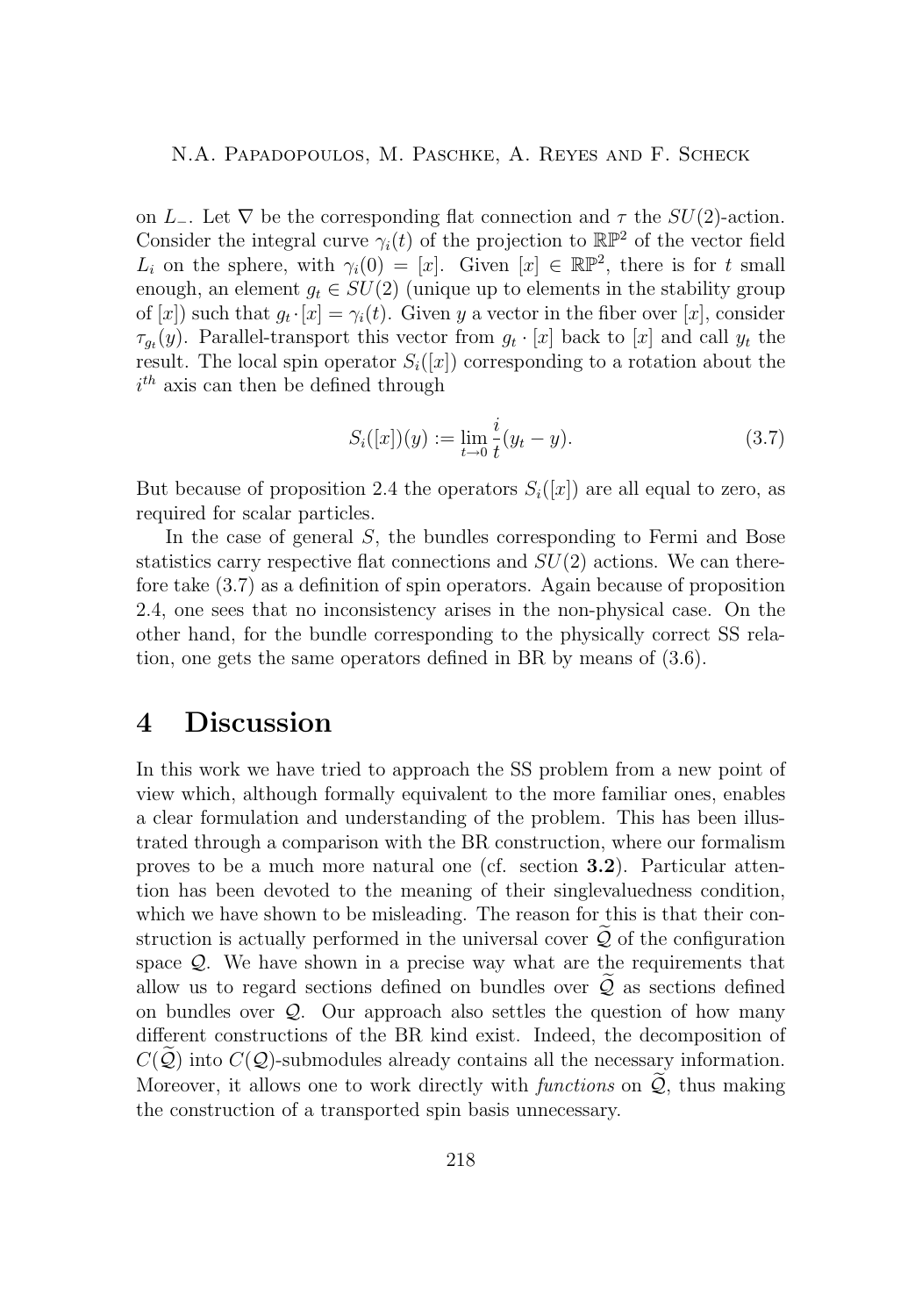### <span id="page-15-0"></span>**References**

- [1] M. F. Atiyah. *K-theory*. Benjamin, New York, 1967.
- [2] M.V. Berry and J.M. Robbins. Indistinguishability for quantum particles: spin, statistics and the geometric phase. *Proc. R. Soc. Lond. A*, 453:1771–1790, 1997.
- [3] M.V. Berry and J.M. Robbins. Quantum indistinguishability: alternative constructions of the transported basis. *J. Phys. A: Math. Gen.*, 33:L207–L214, 2000.
- [4] A. Heil, N.A. Papadopoulos, B. Reifenhauser, and F. Scheck. Scalar matter field in a fixed point compactified five-dimensional Kaluza-Klein theory. *Nuclear Physics B*, 281:426–444, 1987.
- [5] M.G.G. Laidlaw and C.M. DeWitt. Feynman Functional Integrals for Systems of Indistinguishable Particles. *Phys. Rev. D*, 3:1375–1378, 1971.
- [6] J.M. Leinaas and J. Myrheim. On the Theory of Identical Particles. *Nuovo Cim. B*, 37:1–23, 1977.
- [7] N. Papadopoulos, M. Paschke, A. Reyes, and F. Scheck. In preparation.
- [8] M. Paschke. Von Nichtkommutativen Geometrien, ihren Symmetrien und etwas Hochenergiephysik. Ph.D. thesis, Mainz University, 2001.
- [9] A. Reyes. Ph.D. thesis (in preparation), Mainz University.
- [10] J. Sladkowski. Generalized G-Theory. *Int. J. Theor. Phys.*, 30:517–520, 1991.

| NIKOLAOS A. PAPADOPOULOS              | <b>MARIO PASCHKE</b>            |
|---------------------------------------|---------------------------------|
| JOHANNES-GUTENBERG-UNIVERSITÄT        | MAX PLANCK INSTITUTE            |
| INSTITUT FÜR PHYSIK - THEP.           | FOR MATHEMATICS IN THE SCIENCES |
| STAUDINGER WEG 7                      | INSELSTRASSE 22-26              |
| MAINZ, D-55128                        | LEIPZIG, $D-04103$              |
| <b>GERMANY</b>                        | <b>GERMANY</b>                  |
| papadopoulos@thep.physik.uni-mainz.de | paschke@mis.mpg.de              |